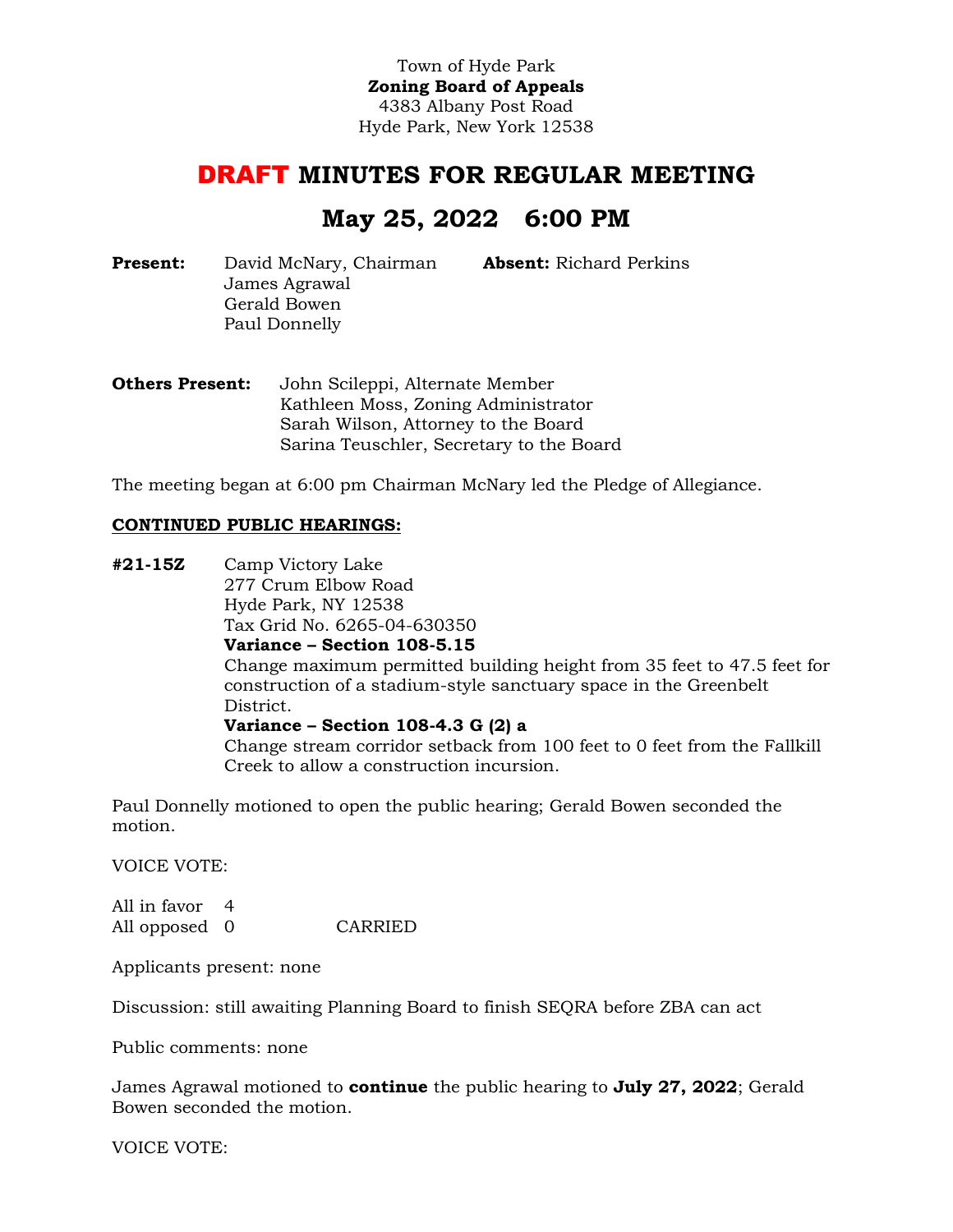| All in favor 4 |         |
|----------------|---------|
| All opposed 0  | CARRIED |

**#21-19Z** Rite Aid Pharmacy, c/o Gloede Signs 1 Crum Elbow Road Hyde Park, NY 12538 Tax Grid No. 6162-03-429214 **Multiple Variances within Section 108-24.2**

- 1. To permit a cumulative square footage for signs on a single lot to 166.35 square feet for the proposed signage where the maximum permitted is 100 square feet pursuant to Zoning Law Section 108-24.2(C)(1)(a); and
- 2. To permit a cumulative square footage of up to 2.46 square feet for each lineal foot of the portion of the front of the building with a separate external entry where the maximum permitted is 1 square foot for each lineal foot pursuant to Zoning Law Section 108-24.2(C)(1)(a); and
- 3. To permit a maximum of 54.6 square feet for wall-mounted signage facing Route 9G where the maximum permitted is 32 square feet pursuant to Zoning Law Section  $108-24.2(C)(1)(d)$ ; and
- 4. To permit a maximum of 63.25 square feet for wall-mounted signage facing Crum Elbow Road where the maximum permitted is 32 square feet pursuant to Zoning Law Section 108-24.2(C)(1)(d); and
- 5. To permit a maximum letter height of 21 inches on the proposed wall signage where the maximum letter height of 10 inches is permitted pursuant to Zoning Law Section 108-24.2(F)(2)(b); and
- 6. To permit a maximum symbol or graphic dimension of 30 inches on the proposed wall signage where the maximum symbol or graphic dimension of 10 inches is permitted pursuant to Zoning Law Section 108-24.2(F)(2)(a); and
- 7. To permit a maximum of two individual freestanding signs on a single lot where the maximum permitted is one individual freestanding sign pursuant to Zoning Law Section  $108-24.2(C)(1)(b)$ ; and
- 8. To permit a maximum height of 11 feet for decorative elements on the proposed freestanding signage where the maximum height of 8 feet for freestanding signs is permitted pursuant to Zoning Law Section 108-  $24.2(C)(1)(b)$ ; and
- 9. To permit a maximum symbol or graphic dimension of 19.5 inches on the proposed freestanding signage where the maximum symbol or graphic dimension of 10 inches is permitted pursuant to Zoning Law Section 108-  $24.2(F)(2)(a)$ ; and
- 10. To permit a maximum of 4 square feet in total area per sign for safety signage where the maximum permitted is 2 square feet pursuant to Zoning Law Section 108-24.2(C)(3)(b);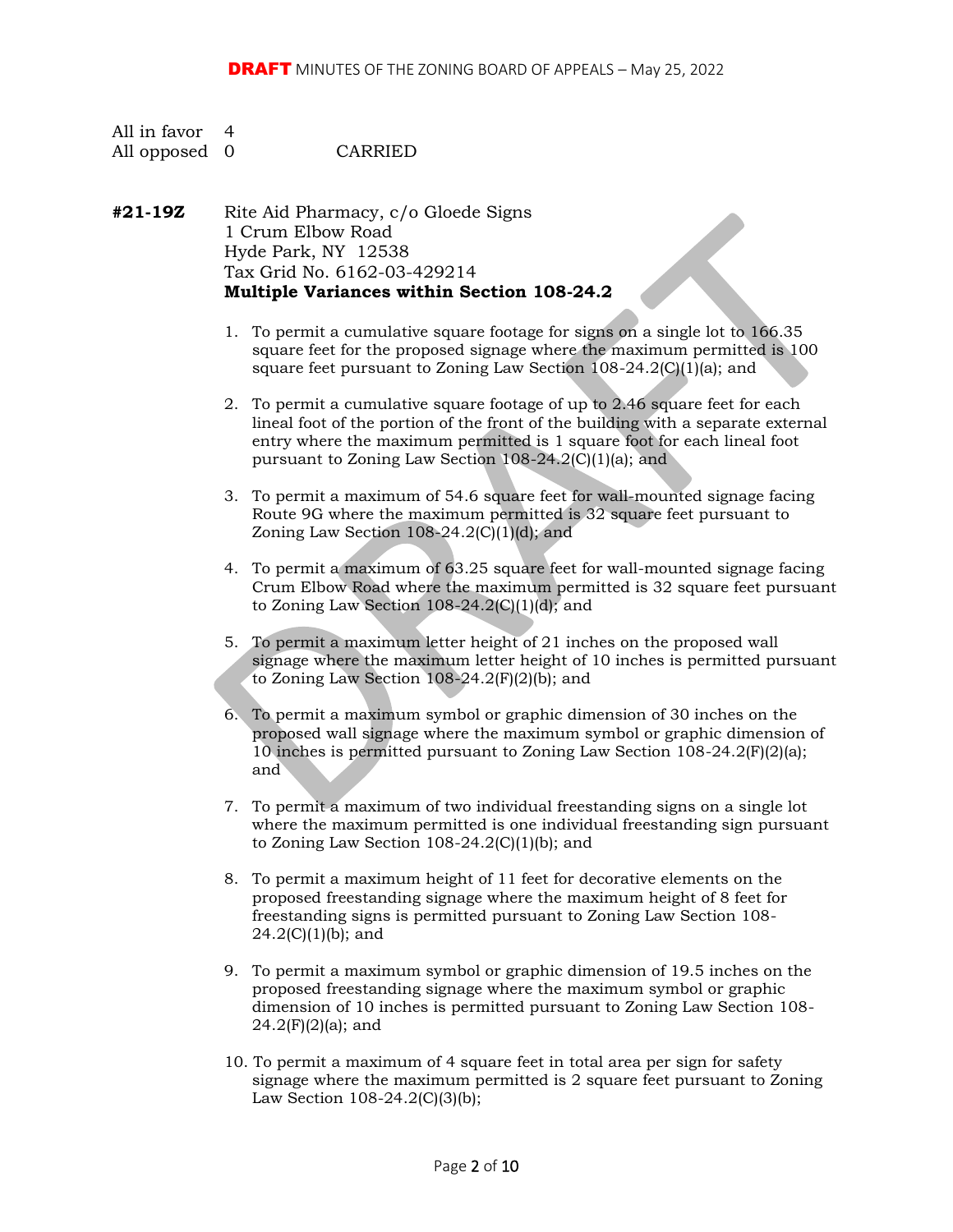Gerald Bowen motioned to open the public hearing; Paul Donnelly seconded the motion.

VOICE VOTE:

All in favor 4 All opposed 0 CARRIED

Applicants present: none

Discussion: applicant will be submitting revised drawings tomorrow, 5/26/22

Public comments: none

James Agrawal motioned to **continue** the public hearing to **June 22, 2022**; Paul Donnelly seconded the motion.

VOICE VOTE:

All in favor 4 All opposed 0 CARRIED

**#22-05Z** Pedro Acero 8 Rymph Blvd Poughkeepsie, NY 12601 Tax Grid No. 6263-03-477473 **Area Variances – Section 108-5.15 Bulk Regulations in Greenbelt District** to change front yard setback from 50 feet to 40 feet for the construction of a porch on the front of a house already built within the setback.

Gerald Bowen motioned to open the public hearing; Paul Donnelly seconded the motion.

VOICE VOTE:

All in favor 4 All opposed 0 CARRIED

Applicants present: Pedro Acero, Shawn Pitcher

Discussion: Mr. Pitcher showed to the Board photos of their previous rehabilitated homes.

Public comments: none

Paul Donnelly motioned to close the public hearing; James Agrawal seconded the motion.

VOICE VOTE: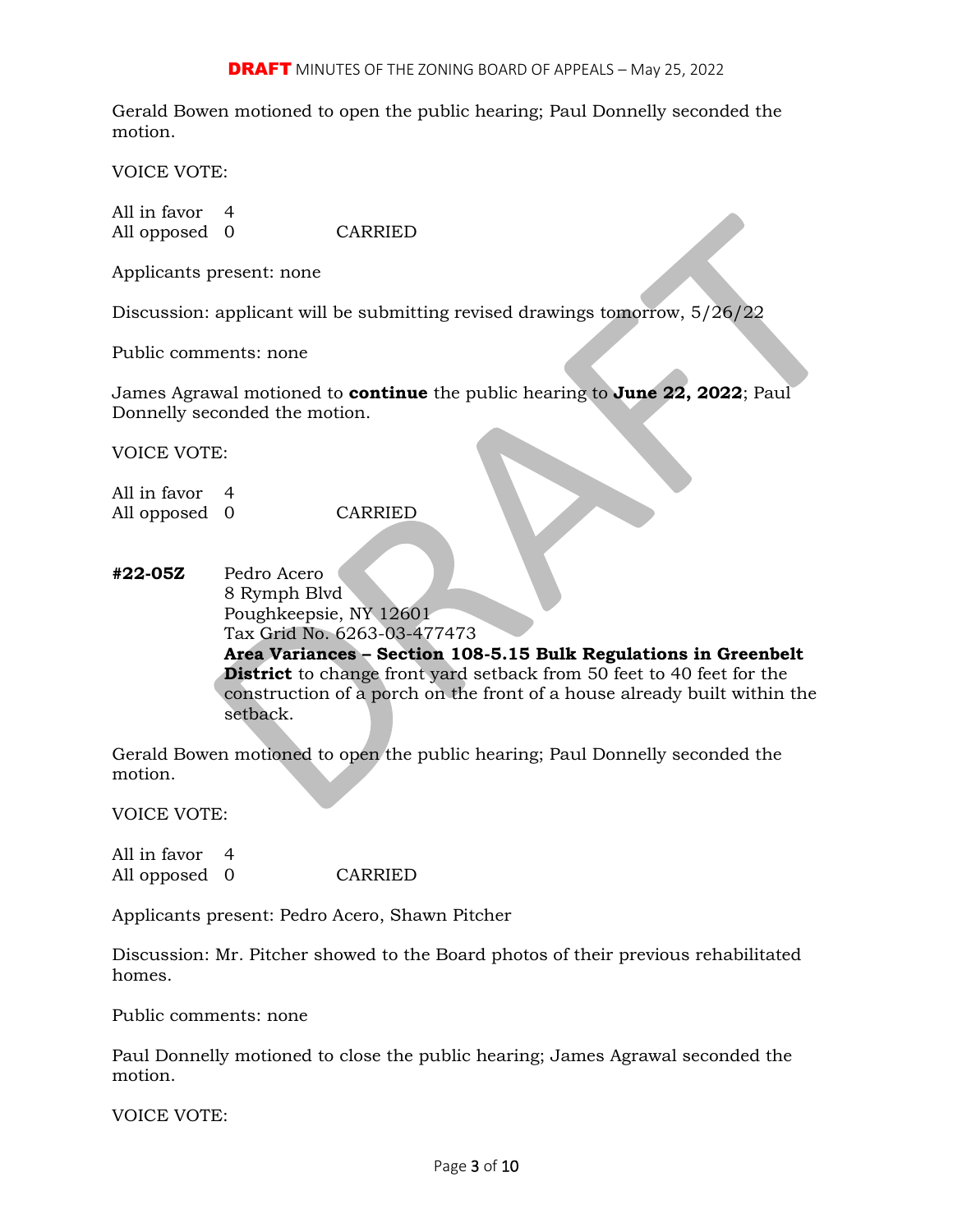All in favor 4 All opposed 0 CARRIED

The Secretary noted typos in the proposed resolution. The heading listed "8 Rymph Rd" and the content of the resolution listed "7 Rymph Rd" as the project location. The Secretary explained that the correct mailing address is 8 Rymph Boulevard, and there were no other errors in the resolution.

Gerald Bowen motioned to amend the resolution to the corrected mailing address in both places; and James Agrawal seconded the motion.

VOICE VOTE TO AMEND RESOLUTION #22-05Z

All in favor 4 All opposed 0 CARRIED

## *As amended* **RESOLUTION TO GRANT AN AREA VARIANCE**

**Pedro Acero**

8 Rymph Blvd Poughkeepsie, NY 12601

## **Date: May 25, 2022 Motion: James Agrawal**

# **Resolution #22-05Z Second: Paul Donnelly**

WHEREAS, the applicant, Pedro Acero, has submitted an application for an area variance to build a front deck with a covered porch (the "Project") at property located at 8 Rymph Boulevard, identified as tax parcel no. 6263-03-477473, in the Greenbelt Zoning District (the "Site"); and

WHEREAS, the Project is depicted on a sketch prepared by the applicant, dated April 12, 2022; and

WHEREAS, the applicant seeks an area variance from Zoning Law Section 108- 5.15 to permit the building of a 4' by 8' covered front porch with a 40' front yard setback where a 50' setback is required; and

WHEREAS, pursuant to 6 NYCRR 617.5(c)(17), the granting of an area variance for a single-family, two-family or three-family residence is a Type II action under the State Environmental Quality Review Act and is not subject to review under the Act; and

WHEREAS, a duly noticed public hearing was opened on April 27, 2022 and closed on May 25, 2022 during duly noticed meetings during which all those who wished to speak were heard; and

WHEREAS, the applicable standards for considering an area variance are set forth in Town Law Section 267-b and Hyde Park Zoning Law Section 108-33.6(B)(2),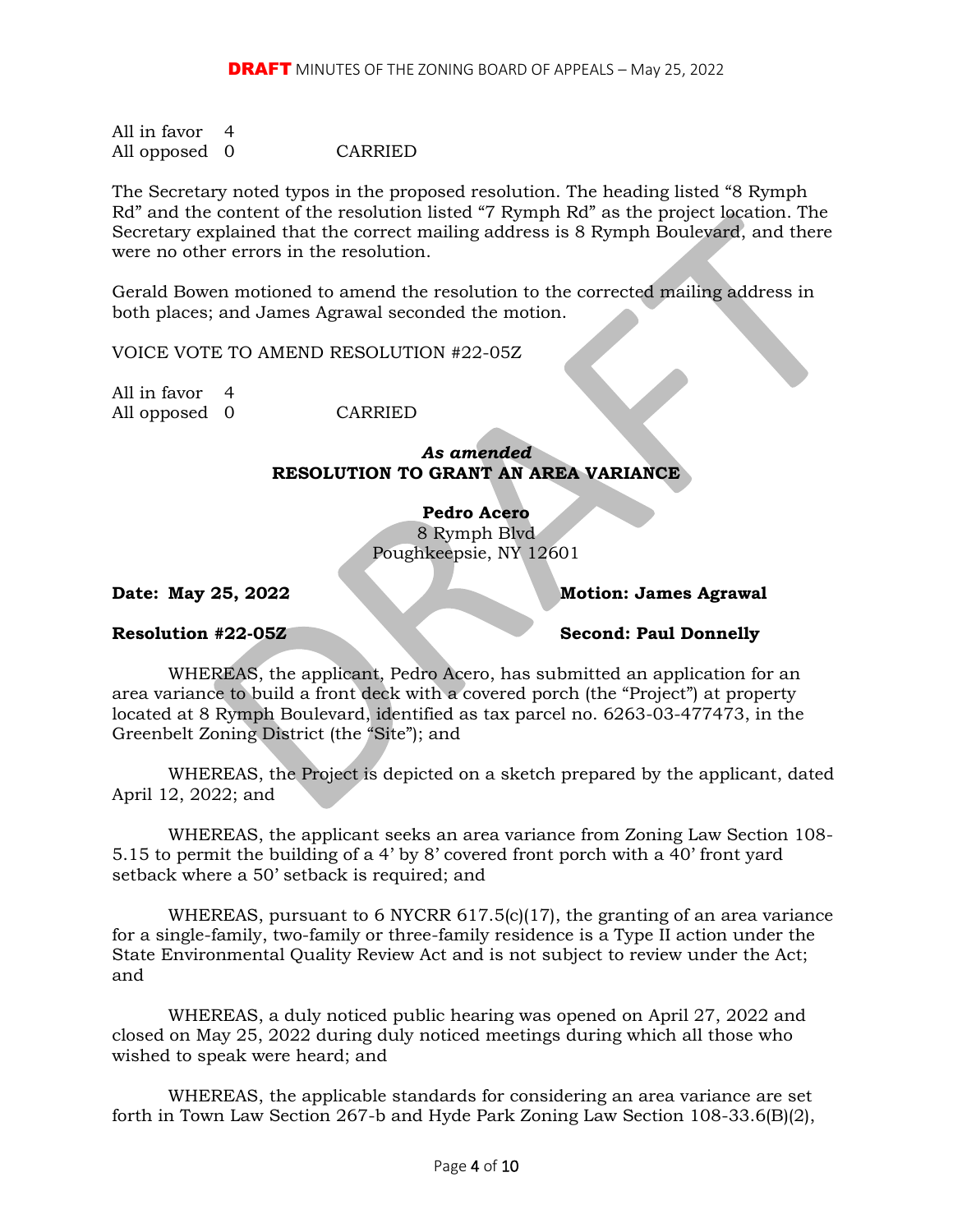which require the Board to take into consideration the benefit to the applicant if the variance is granted, as weighed against the detriment to the health, safety, and welfare of the general neighborhood or community by such grant.

NOW THEREFORE BE IT RESOLVED, that the Zoning Board of Appeals makes the following findings in accordance with Section 267-b of the Town Law and Hyde Park Zoning Law Section 108-33.6(B)(2) regarding the Requested Variance:

- 1. The Requested Variance will not produce an undesirable change in the character of the neighborhood or a detriment to nearby properties. The variance is reasonable and it will enhance the look of the house. Most of the other houses in the area are built within the required setback, therefore it conforms to the existing character of the neighborhood. Additionally, several of these houses also have covered front porches.
- 2. The benefit sought by the applicant cannot be achieved by some method, feasible for the applicant to pursue, other than an area variance. The applicant cannot rearrange the house or relocate the front door as it is cost prohibitive. The front door is off the ground level and the only access to it would be via steps to a deck to enter the residence.
- 3. The Requested Variance is numerically substantial. The variance requested represents a 20% reduction from 50' to 40'.
- 4. The Requested Variance will not have an adverse effect or impact on the physical or environmental conditions in the general neighborhood or district. The variance will add to the aesthetic appeal of house, therefore improving the neighborhood. The deck is relatively small, and will not produce negative environmental impacts.
- 5. The difficulties are self-created. The applicant purchased the house as is, and seeks to rehabilitate the property, including adding this porch.

BE IT FURTHER RESOLVED, that the Zoning Board of Appeals hereby grants the Requested Variance subject to the following condition(s):

- 1. Pursuant to Section  $108 33.5$  F (1), the authorized activity must commence within one year from the date of issuance, otherwise the variance is revoked.
- 2. Payment of all fees and escrow.

Adopted:

ROLL CALL VOTE BY SECRETARY

| James Agrawal<br>Gerald Bowen | YES<br>YES |                    |
|-------------------------------|------------|--------------------|
| Paul Donnelly                 | YES        |                    |
| Richard Perkins               | ABSENT     |                    |
| David McNary                  | YES.       | CARRIED AS AMENDED |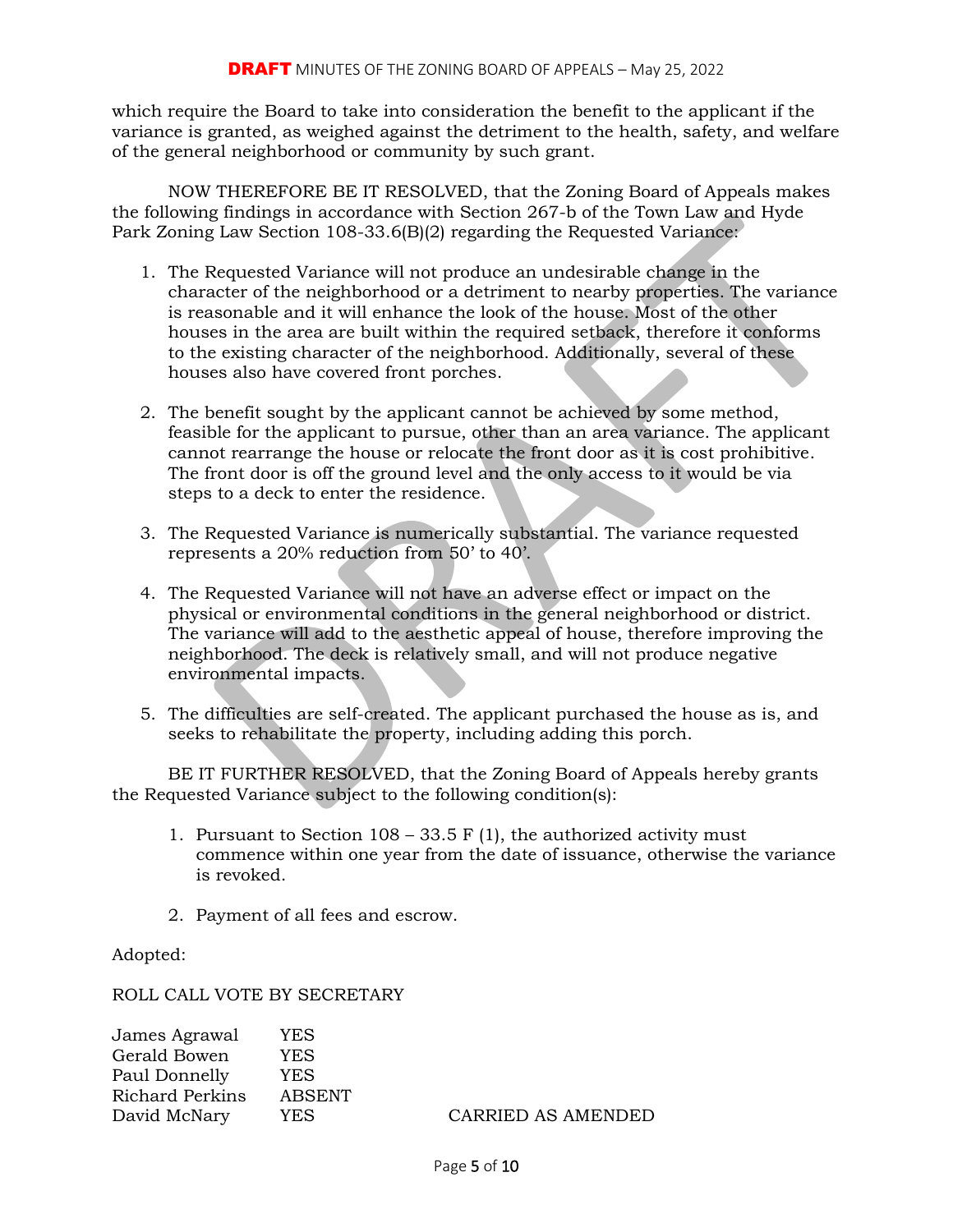### **#22-07Z John Kochem**

26 Bella's Way Poughkeepsie, NY 12601 Tax Grid No. 6164-02-901912 **Two (2) Area Variances – Section 108-4.3 B (5) Animal Husbandry** to change minimum distance of chicken pen to closest residence, from 300 feet to 135 feet, and change minimum distance of enclosed chicken manure storage to a well, from 200 feet to 152 feet (applicant's well).

James Agrawal motioned to open the public hearing; Paul Donnelly seconded the motion.

VOICE VOTE:

All in favor 4 All opposed 0 CARRIED

Applicants present: John & Kelly Kochem

- Applicant provided new documentation
	- 1) DC Agriculture Environmental Management Project Team report on chickens at 26 Bella's Way – stated no danger to water supply
	- 2) USDA Conservation Practice Standard for Waste Storage Facilities demonstrates applicants belief that manure storage will not be an issue
- Applicant states no need for rooster, beyond children's happiness. Chickens are always fenced inside pen, never subject to danger from predators.
- Chairman McNary asked for alternatives applicant had none. Chair wants applicant to explore other options for rooster

Public comments:

Kelly Stewart, 20 Bella's Way, stated her opposition was specifically to the rooster. She had no concerns with the variance if it is for only chickens, and she had no concerns about the distance to the wells.

There were no other public comments at this meeting.

Gerald Bowen motioned to **continue** the public hearing to **June 22, 2022;** James Agrawal seconded the motion.

VOICE VOTE:

| All in favor 4 |         |
|----------------|---------|
| All opposed 0  | CARRIED |

#### **NEW PUBLIC HEARINGS:**

**#22-06Z** Vumbico c/o Berger Engineering 120 River Road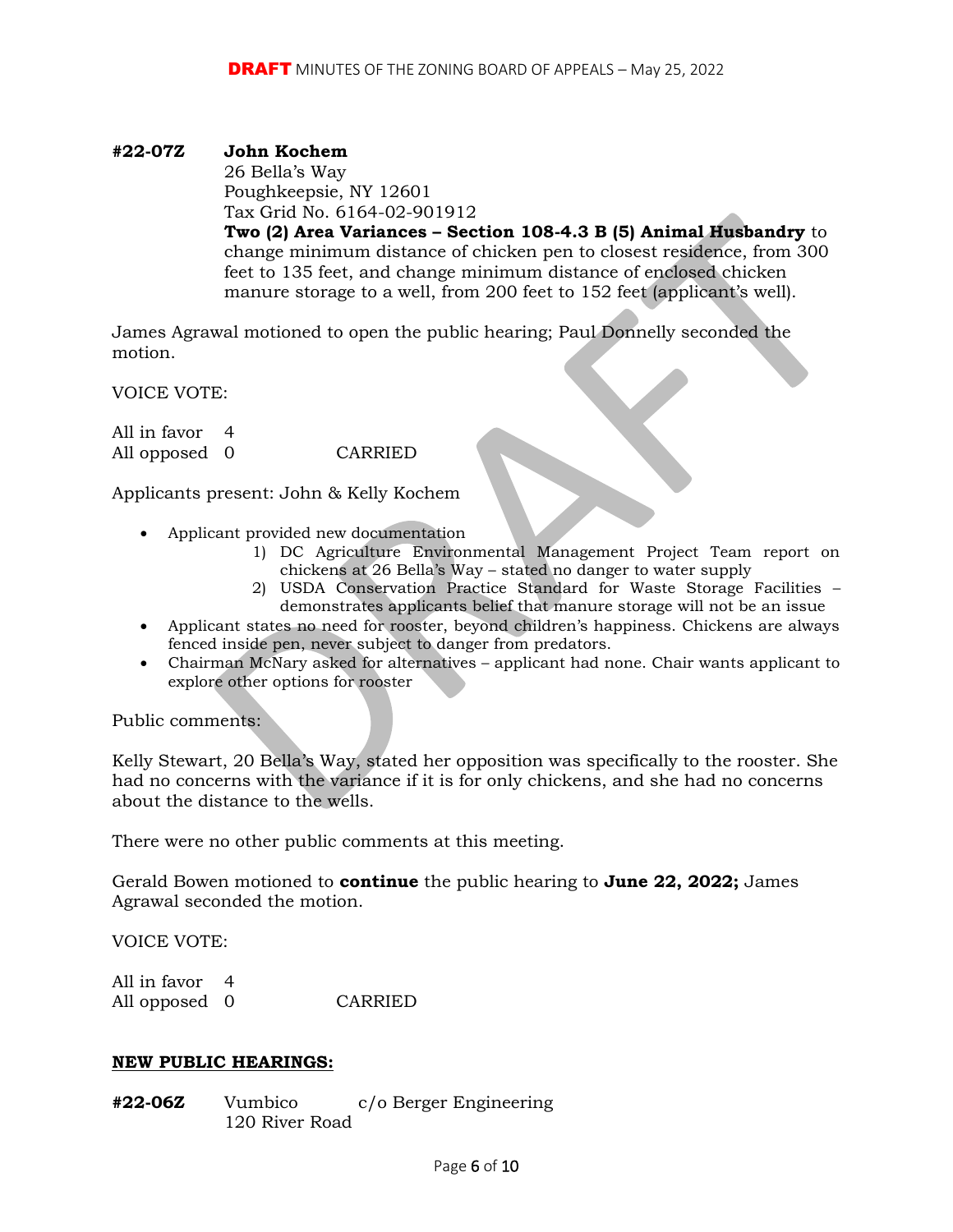Hyde Park, NY 12538

Tax Grid No. 6064-03-531762

**Two (2) Area Variances – Section 108-5.15 Bulk Regulations in Waterfront District** to change maximum lot coverage from 15% to 23% and building height allowance from 35 feet to 38 feet for the construction of a new house on a vacant lot.

Applicants present: Michele Zerfas, Paul Varanouskas

#### Discussion:

Representatives:

- Do not want to change driveway from black top to other material / porous pavers. Reasons: too expensive, too hard to maintain.
- Do not want to change courtyard to porous pavers lot slopes down and this will lead to a build up of water in the basement
- Do not want to decrease size of house. Representative clearly states the applicants "don't want to."
- Admit they could decrease the variance by lowering the middle roof. Property owner doesn't "want" that. They want higher ceilings.

Board:

- Chairman wants applicants to seek alternatives to so much impervious black top. Black top driveway alone more than doubles the lot coverage. Driveway is what is pushing them to seek variance – so change driveway
- Concerned about increasing impervious coverage, and having enough drainage on a lot that is already very rocky (naturally impervious) and steep

Public comments: none

Paul Donnelly motioned to **continue** the public hearing to **June 22, 2022**; Gerald Bowen seconded the motion.

VOICE VOTE:

| All in favor 4 |                |
|----------------|----------------|
| All opposed 0  | <b>CARRIED</b> |

**#22-08Z** Ishak c/o John Caro 34 Greenbush Drive Poughkeepsie, NY 12601 Tax Grid No. 6163-03-382434 **Area Variances – Section 108-5.15 Bulk Regulations in Neighborhood District** to change maximum permitted density from 0.5 acres per dwelling unit to 0.39 acres per dwelling unit for a two-family dwelling.

Chairman McNary explained that Paul Donnelly is recused from this application; John Scileppi, alternate member, will be stepping in to review this application. Mr. Donnelly stepped down from the dais and left the room.

Applicants present: John Caro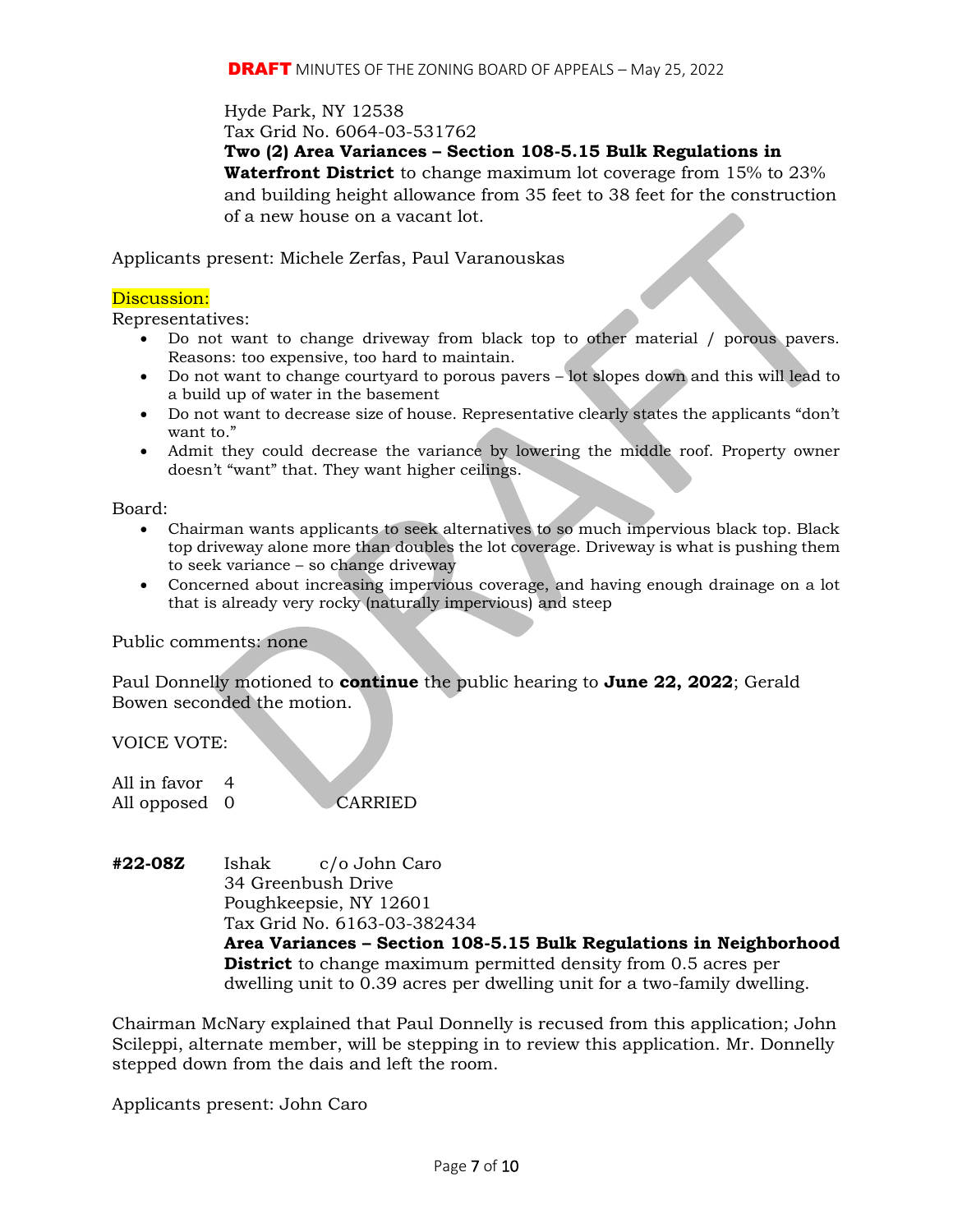#### Discussion:

Mr. Caro:

- Mr. Caro states the owner purchased the property as is, with the illegal apartments. He stated the owner wants to maintain the apartment because it is a "better situation" for him.
- 3-family dwelling is not permitted in this zoning district; also requires significant fire proofing. 2-family is permitted, and requires fewer changes inside.
- Claims there are 2 working septic systems.
- There is no property manager. The owner cares for the property, but does not live there. Mr. Caro did not know where he lived or how often he visited the property.
- Mr. Caro requested the Board adjourn until they had a full board of 5 again, because with a quorum of 4, a split decision means denial in this case. Attorney to the Board Ms. Wilson stated the Board was under no obligation to accommodate this as the variance is sought to remedy a violation, while the owner has made no attempts to begin complying.

#### Board & Counsel:

- John Scileppi, alternate member, questioned what was being done or what would be done to fix the current problems and prevent future problems of excess cars, noise, trash, and lack of upkeep. Mr. Caro could not answer.
- Attorney to the Board, Sarah Wilson, noted that this variance is meant to remedy a Notice of Violation served by the Zoning Administrator, and this process is pausing further enforcement or recourse. She asked why the owner was not attempting to comply now, and instead choosing to remain in violation and collect rent fees from three illegal apartments. Mr. Caro stated he did not want to make significant changes to the interior of the building without a permit. Ms. Wilson reminded him the applicant need only stop renting one of the apartments to come more into compliance.
- Chairman McNary asked for the applicant to explore alternatives to the variance. Mr. Caro said there were none, except to revert back to a single-family.
- James Agrawal drove by the property the past weekend and noted that, while it was wellkept, there were many vehicles parked at the house.

#### Public comments:

Edwina Payne, 1 Knolls Rd, spoke against the application, citing significant concerns about lack of care for the property from tenants and owner alike; specifically, the septic stench, excess garbage, unnecessary number of cars, and late-night noise. She did state that recently the garbage issues had improved, and there were fewer vehicles on the property than there used to be.

John Lombardi, Councilmember for Ward 3 in Town of Hyde Park, shared that since taking office in January he had received many complaints about this property. The complaints were mainly for excessive number of cars, garbage piling up and spilling out into the road, and septic issues. Councilman Lombardi also alleged that, at one point, one of the apartment's wastewater discharge was being freely dumped into the yard via a pipe.

James Agrawal motioned to **continue** the public hearing to **June 22, 2022**; Gerald Bowen seconded the motion.

VOICE VOTE:

All in favor 3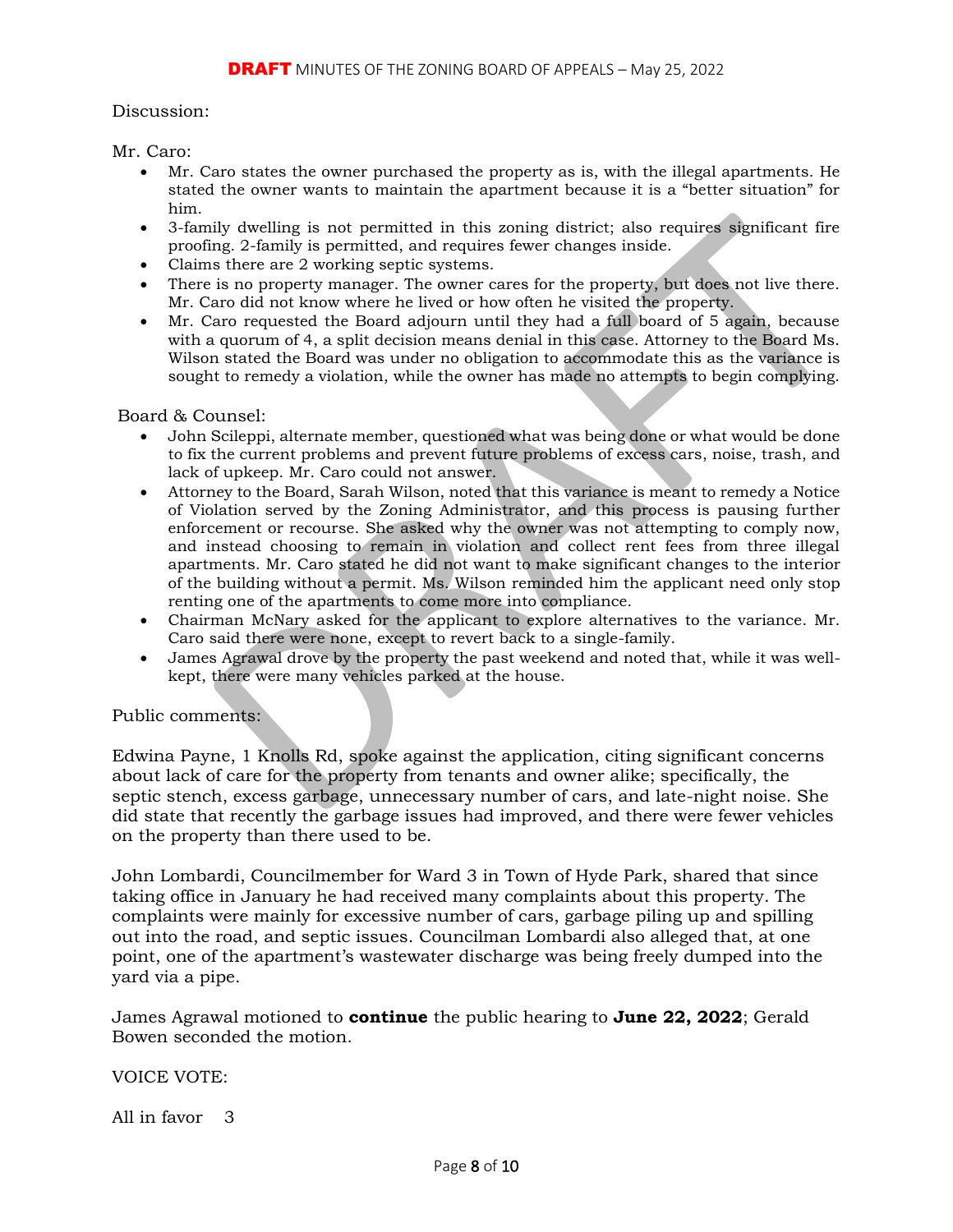Absent 2 All opposed 0 CARRIED

**#22-09Z Andrew Winstel** c/o Day-Stokosa Engineering 9 Schryver Lane Hyde Park, NY 12538 Tax Grid No. 6165-02-580660

> Area Variance – Section 108-5.15 Bulk Regulations in Neighborhood District to change front yard setback from a minimum of 50 feet to 23 feet for the construction of a garage.

James Agrawal motioned to open the public hearing; Gerald Bowen seconded the motion.

VOICE VOTE:

All in favor 3 Absent 1 All opposed 0 CARRIED

Mr. Donnelly had not yet returned to the room and did not vote on this motion.

Applicants present: Brian Watts of Day-Stokosa Engineering

Discussion:

- Current garage- 1 car. Proposed 2 car garage
- House currently in setback. Built in 1956 before prior zoning ordinance.
- Only alternative to entering setback is north of property giant rock outcrop makes this financially infeasible.
- Garage will be mostly hidden from view, based on house orientation and topography of lot.
- Mr. Stokosa is not sure if this conforms to character of neighborhood, as he has not seen it in person.

Public comments: none

Gerald Bowen motioned to **continue** the public hearing to **June 22, 2022**; Paul Donnelly seconded the motion.

VOICE VOTE:

All in favor 4 All opposed 0 CARRIED

#### **NEW APPLICATION INTRODUCTIONS:**

**#22-10Z Culinary Institute of America** c/o Timely Signs 1946 Campus Drive